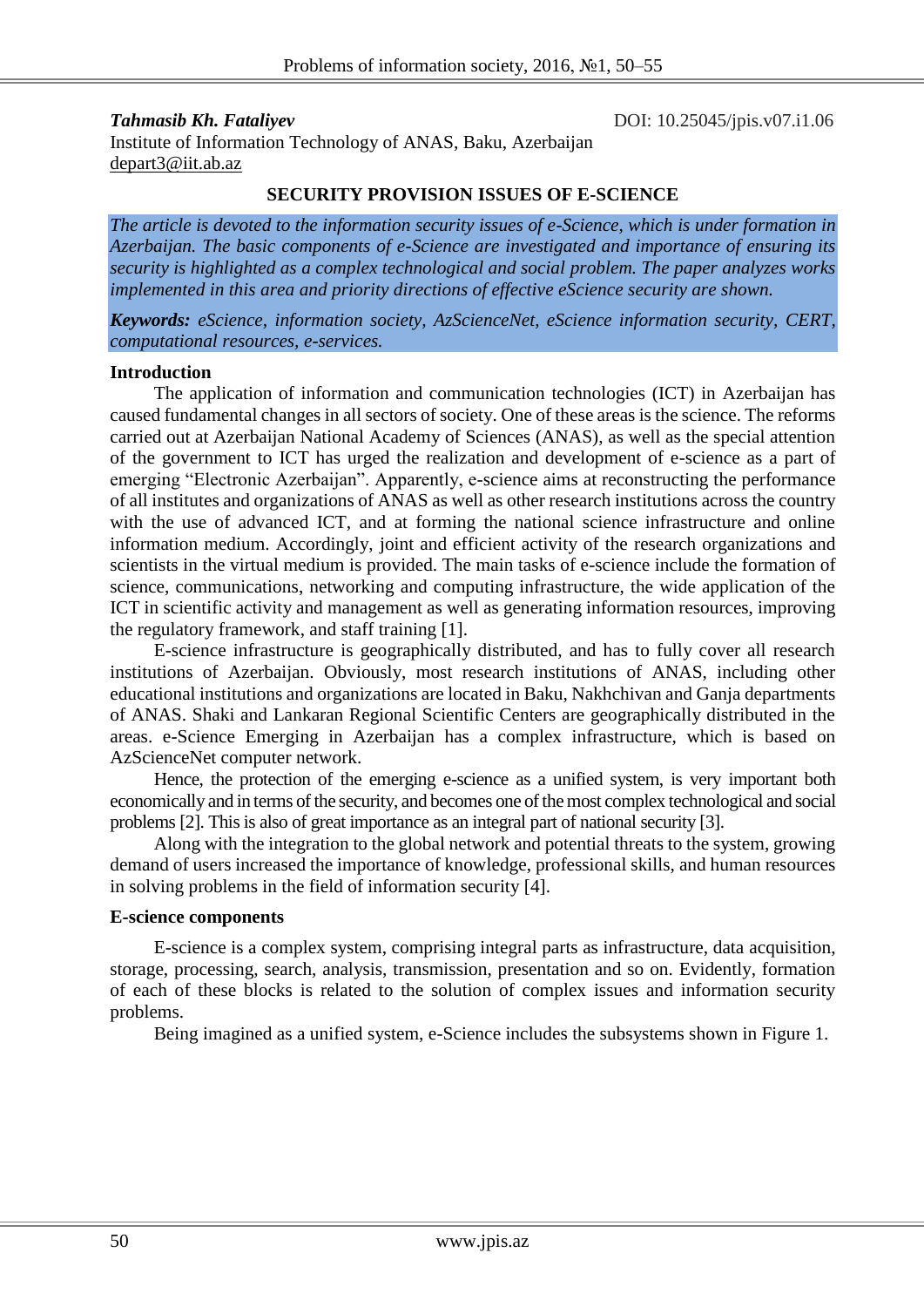

Figure 1. Subsystems of e-science

As it is noted above, one of the main goals of e-science is forming the communicationnetwork and computing infrastructure. The work carried out in this direction resulted the establishment of data processing center based on the AzScienceNet, which has a large computing and memory resources:

- AzScienceNet covers all academic institutions of ANAS [5]. It needs to be noted that the development of e-science is possible through covering all other academic institutions of Azerbaijan. Therefore, the work carried out in this direction have to be intensified.
- Technical features of the Data Center, which has large memory and computational resources (memory - 200 terabytes, computational efficiency - 14 Tflops) are constantly updated.
- The functioning network and computing infrastructure connects scientific institutions, and offer many services (hosting, AzCloud, *AzStorage*, e-mail, e-library, distance learning, *AzScienceCERT*, *eduroam* etc.) to the users, and at the same time, provide integration opportunities to the international systems.
- On the initiative of ANAS, the Ministry of Communications and High Technologies of the Republic of Azerbaijan, and the Ministry of Education of the Republic of Azerbaijan, AzScienceNet has been registered at GEANT Association to represent Azerbaijan. As the national operator, AzScienceNet cooperates to inform scientific and educational community of the country about the projects services of the Association.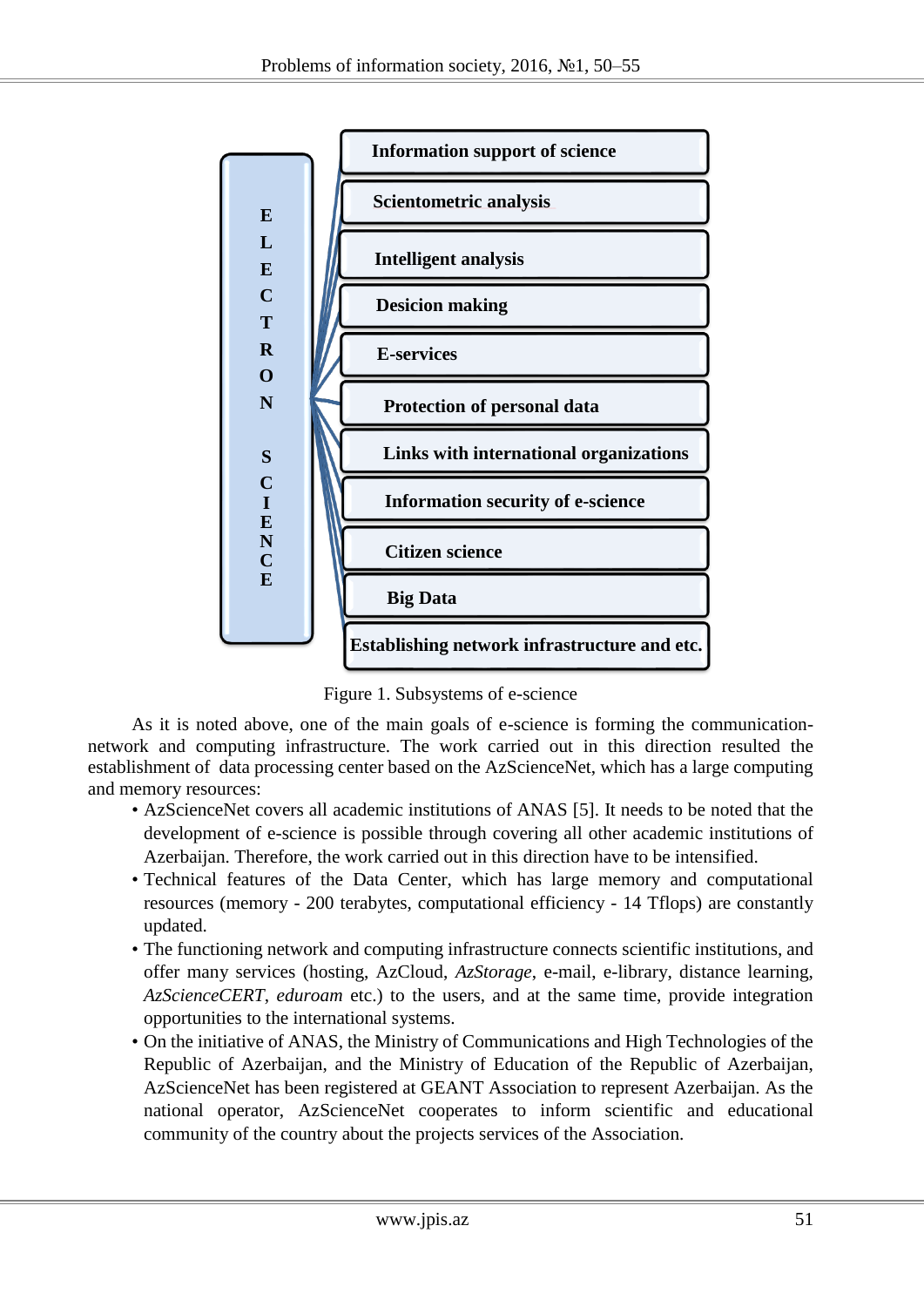The status of the implementations within the framework of e-Science confirms the importance and urgency of researching and solving scientific, theoretical and practical problems of information security.

#### **The implementations in the field of information security**

The rapid development of ICT, its spread and intensification of competition coordinate the provision of information security based on the scientific and methodological principles, as well as the legal, organizational, technical and physical security measures. Consequently, it is necessary to create a unified information security system in AzScienceNet network. Provision of information security means ensuring data confidentiality, integrity and availability. Information confidentiality is provided when it is available only to the authorized people; and information integrity is provided when authorized persons are allowed to access the data, when necessary.

The most important issues of developing information security system are as follows:

- identification and analysis of the list of potential threats to information security;
- classification of information resources;
- determination of the unified information security requirements to the new applicable information technologies;
- specifying requirements for the establishment of information security system.

To this end, a common information security policy of the AzScienceNet is developed. The policy aims at minimizing the possible material and moral damages of threats to the network and information resources of ANAS; raising the business prestige of ANAS; forming common principles for the establishment of information security system; creating information security systems; and finally forming proper organizational and methodological framework for the development and actions of the system.

To benefit from the capacity of the AzScienceNet, registry of the user computers was developed. Information about all computers connected to the AzScienceNet is accumulated in a unified database of the register. This system assists in the resolution of the following issues:

- Preventing the access of unauthorized users to the network;
- Implementing more detailed analysis of the monitoring results;
- Fighting against threats;
- Minimizing possible damages caused by the threats within the network;
- Preventing users' requests to banned sites;
- Preventing network traffic overload with unnecessary information;
- Preventing requests to the Web resources, inappropriate to the profile of network.

To ensure efficient management of *AzScienceNet* and its safety network security monitoring (NSM) system has been established and operated. Core functions of NSM are acquisition and analysis of data about the network. Moreover, the system directs these results to respective people or systems, meets modern requirements, and consists of software and hardware [6]. The monitoring system provides many functions, which also increases the efficiency of the network. Main duties of the NSM can be described as below:

- Internet traffic monitoring and recording;
- security controlling of Internet-related real-time systems;
- security, confidentiality and protection of the Internet users;
- identification of the system vulnerabilities:
- uninterrupted operation;
- risk assessment.

AzScienceCERT (CERT-Computer Emergency Response / Readiness Team) service has been established In order to ensure information security risk management [7]. The main objective of the service is to ensure high-level management of information security risks [8]. To this end,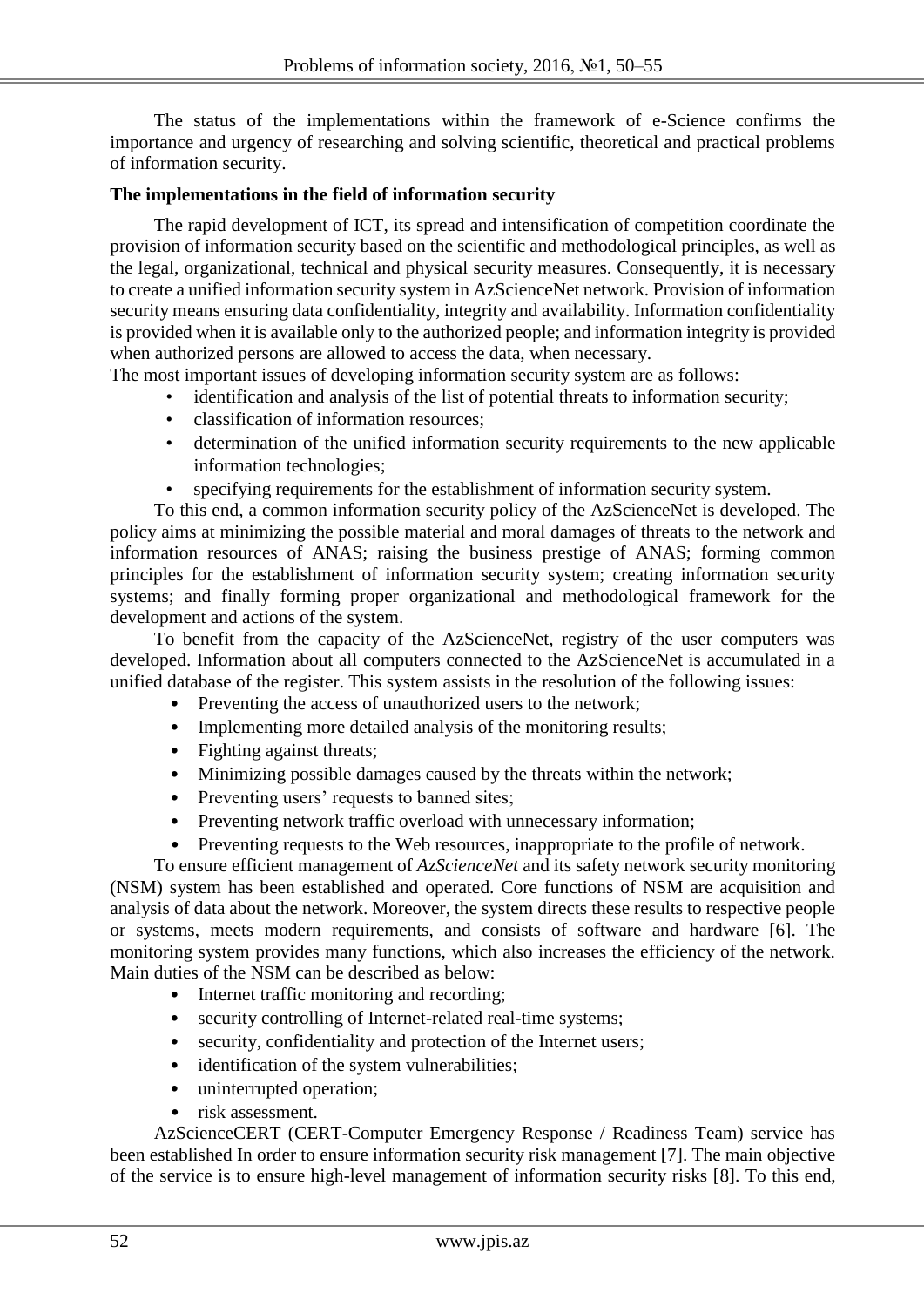AzScienceCERT assists the users to detect and prevent the incidents aimed at disturbing security, and informs the users. AzScienceCERT service realizes collection, storage and analysis of statistical data related to the spread of malicious programs and network attacks on AzScienceNet e-science network platform. For the fulfillment of the objectives, AzScienceCERT cooperates with other similar groups and national authorities operating in Azerbaijan as well as with the foreign groups and organizations dealing with the processing of information security incidents. Obviously, CERT centers, including national and international networks linking these centers, are functioning in advanced countries in ICT. They hold exchange of experience and form knowledge databases. Taking into account that the spread of cyber attacks, threats, information warfare manifestations turn into a real danger, Azerbaijan has to be represented in international organizations to establish its adequate system of counter-measures. Therefore, on May 31, 2011, *AzScienceCERT* team was registered and accredited in TI (*Trustel Introducer*), affiliated with TERENA (Trans-European Research and Education Networking Association). Its main duty is to create the trust infrastructure between European CERT centers. TI service deals with CERTs' registration, accreditation and certification. TI provides a range of services to accredited CERT, such as access to specific information materials and warning systems; the usage of the particular database and the registration of incident objects in these databases; the participation in the events intended for members only; encryption and e-signature infrastructure for the information exchange of during the processing of incidents, and so forth. Accordingly, international cooperation is of particular importance for the prevention of information security incidents and responding to them in the global information infrastructure. For this reason, integrating into *TI* and similar international infrastructures, *AzScienceCERT* team gains opportunities to effectively cooperate with the partners from around the world.

The measures taken to ensure the safety of the services offered by *AzScienceNet* has significantly increased the quality of these services, and the efficiency and reliability of their usage [9].

### **Priorities to ensure the safety of e-science**

E-science safety embraces ensuring its sustainable performance within the allowable deviations and deliberate impacts aimed at undermining the normal operation. E-science protection is characterized by its broad boundaries. Hence, its security can be exposed to both internal and external threats. On the other hand, formation and development of e-science poses new threats and dangers to its security. This is primarily due to the introduction of new technologies. Therefore, the above-mentioned reasons, requires a complex approach to ensuring the security of e-science. Solution of the complex issues shown in Figure 2 should be considered for the effective protection of e-science.



Figure 2. Complex issues of e-science protection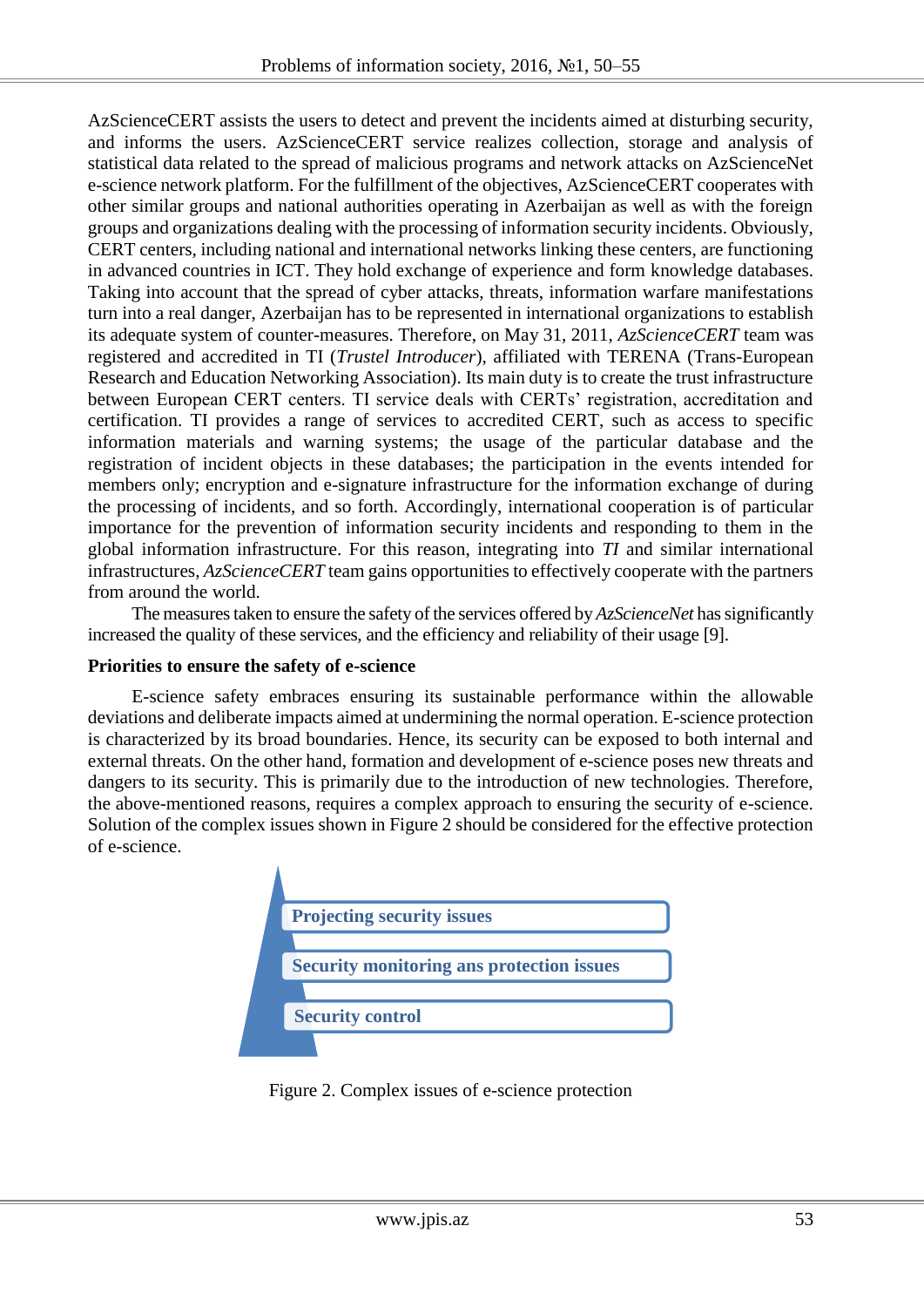Review of these issues is separately provided below:

### *Security issues of e-science projecting:*

- projecting the network and computing infrastructure in accordance with safety requirements;
- safe configurations options for hardware and software of mobile devices, computers, work stations and servers;
- safe configurations options for network devices (firewalls, routers, switches, etc.);
- application of security software:
- inventorying authorized and unauthorized devices and software;
- restrictions and supervision of network ports, protocols and services;
- defining protection border.

# *E-science safety control and protection issues:*

- authority access control;
- wireless access control:
- monitoring the usage of administrative privileges;
- malicious software protection;
- data protection;
- consideration of backup opportunities.

# *E-science safety management issues:*

- maintenance, monitoring, audit, and analysis of relevant journals;
- preparation of the report on monitoring and control;
- response to the incidents and their control;
- continuous assessment and removal of threats;
- application of the tests and training teams;
- holding trainings in information security assessment skills and studying vulnerabilities.

Solution of all abovementioned issues that ensure effective organization and implementation of e-science security protection take into account the followings:

- establishing practical protection based on the knowledge obtained as a result of examination and prevention of security threats;
- giving priority to the measures to ensure protection of the most dangerous threats;
- common indicators for the assessment of the effectiveness of security measures to specify and prompt adoption of the necessary adjustments;
- performing continuous diagnostics and maximum automation of protection for the assessment of the effectiveness of available security measures.

### **Conclusion**

Security of e-science, which is emerging as a segment of E-Azerbaijan, is an important component of the national security system. This is multidisciplinary, complicated and urgent issue. Explored e-science components and presented security mechanisms prove it once again. As an example of the AzScienceNet, the work done in this area is of great importance and should constantly be developed within the framework of the issues solved in the e-science.